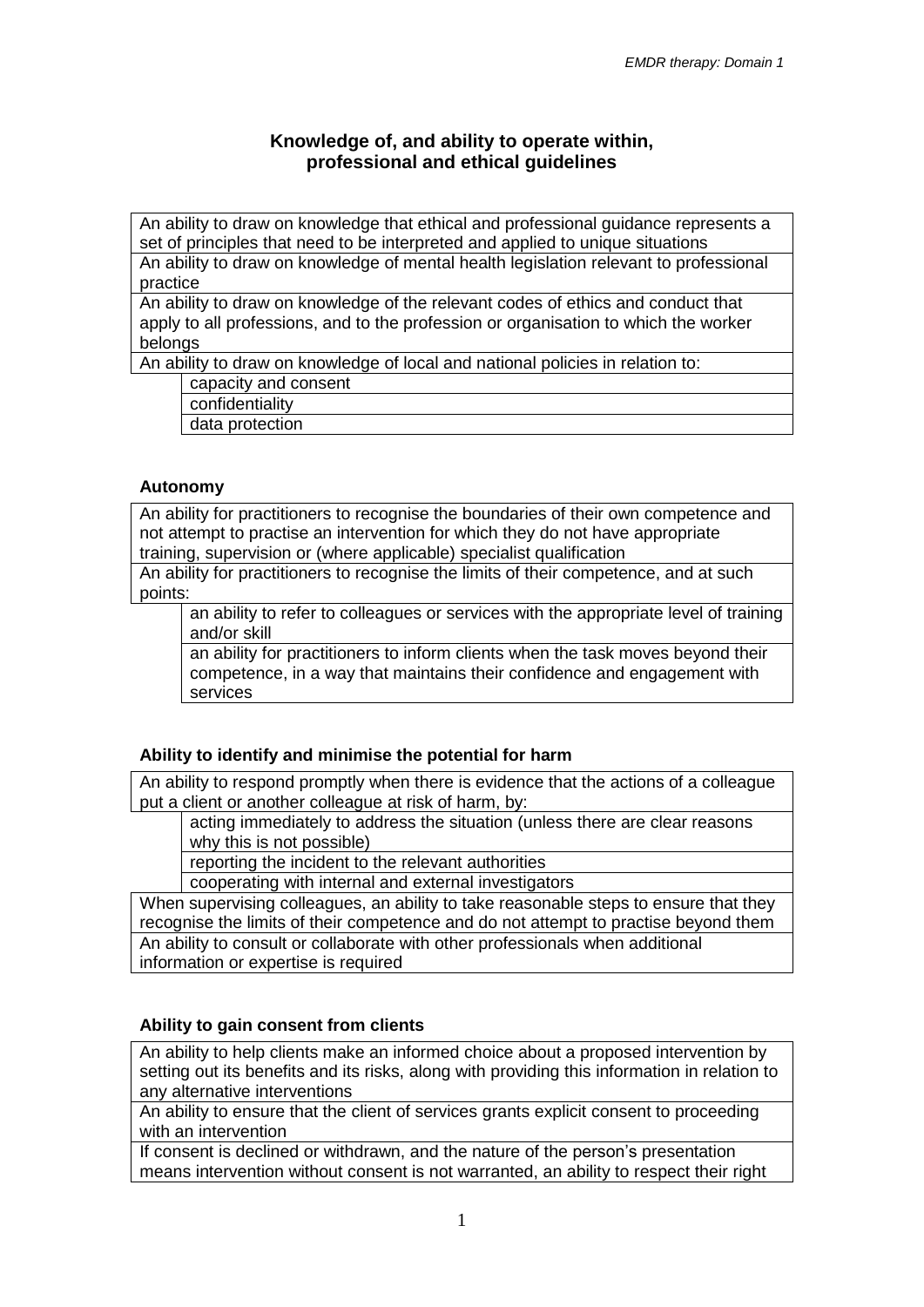to make this decision

If an individual withholds consent, but the nature of their presentation warrants an immediate intervention:

an ability to evaluate the risk of the intervention and, where appropriate , proceed as required

an ability to attempt to obtain consent, although this may not be possible an ability to ensure the person is fully safeguarded

#### **Ability to manage confidentiality**

An ability to ensure that information about clients is treated as confidential and used only for the purposes for which it was provided

When communicating with other parties, an ability:

to identify the parties with whom it is appropriate to communicate

to restrict information to that needed in order to act appropriately

An ability to ensure that clients are informed when and with whom their information may be shared

An ability to restrict the use of personal data:

for the purpose of caring for clients

to those tasks for which permission has been given

An ability to ensure that data is stored and managed in line with data protection legislation

#### **Sharing information to maintain safety**

An ability to draw on knowledge that it is appropriate to breach confidentiality when withholding information could:

place the client or others (e.g. family members, significant others, professionals, or a third party) at risk of significant harm

prejudice the prevention, detection or prosecution of a serious crime lead to an unjustified delay in making enquiries about allegations of significant harm to others

An ability to judge when it is in the best interest of the client to disclose information, taking into account their wishes and views about sharing information, and holding in mind:

that disclosure is appropriate if it prevents serious harm to a person who lacks capacity

the immediacy of any suicide risk (e.g. the degree of planning; the type of suicide method planned or already attempted; circumstances such as being alone, refusing treatment, drinking heavily, or being under the influence of drugs)

An ability to draw on knowledge that the duty of confidentiality does not preclude listening to the views of family members/significant others, or providing them with non-person specific information about managing a crisis or seeking support

An ability to judge when sharing information within and between agencies can help to manage suicide risk

An ability to discuss concerns about disclosure with colleagues (e.g. by discussing the case without revealing the person's identity)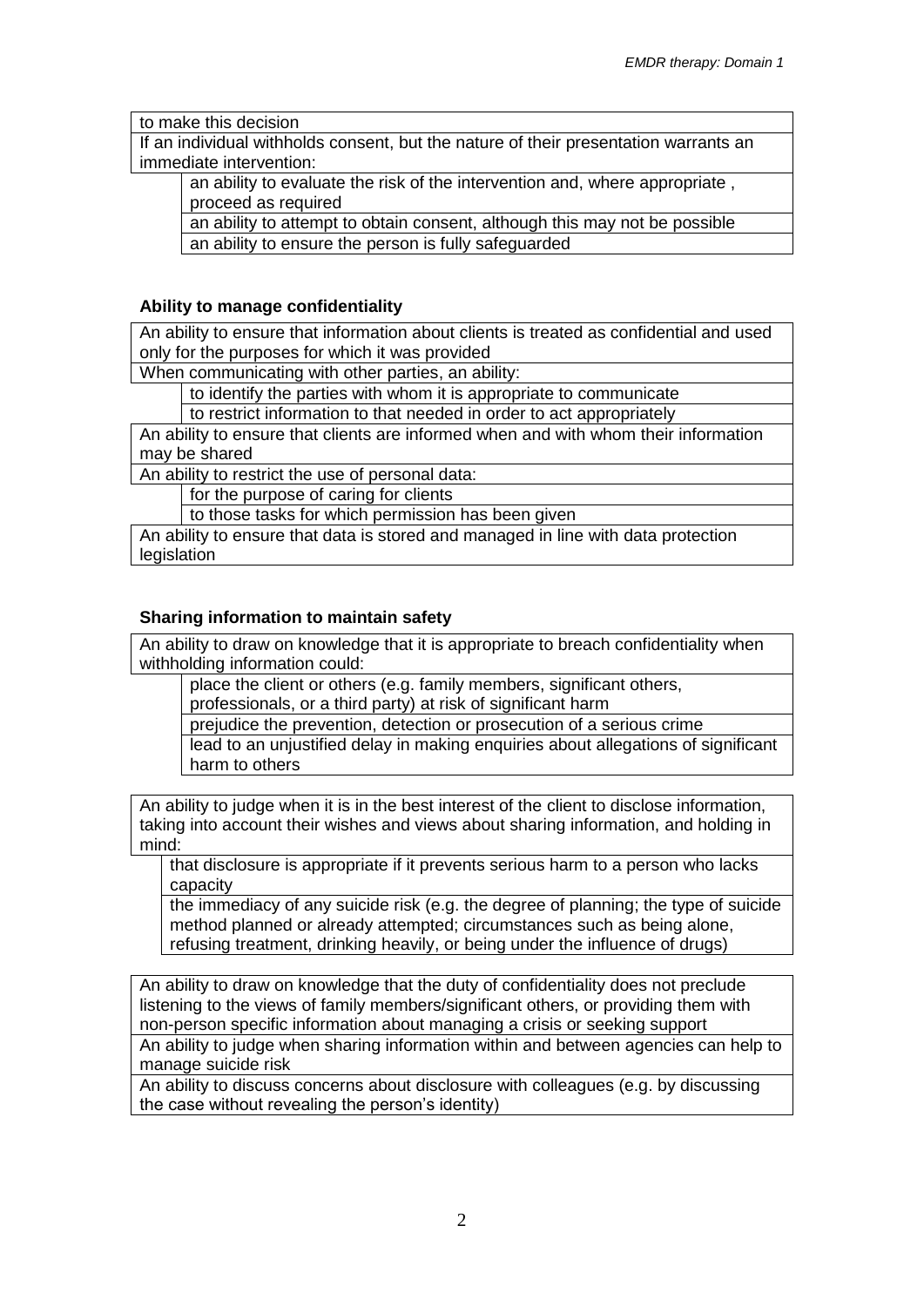### **Ability to maintain appropriate standards of conduct**

An ability to ensure that clients are treated with dignity, respect, kindness and consideration

An ability for practitioners to maintain professional boundaries, e.g. by:

ensuring that they do not use their position and/or role in relation to clients to further their own ends

not accepting gifts, hospitality or loans that may be interpreted as attempting to gain preferential treatment

maintaining clear and appropriate personal and sexual boundaries with clients, their families and significant others

An ability for practitioners to recognise the need to maintain standards of behaviour , that conform with professional codes both in and outside the work context An ability for practitioners to represent accurately their qualifications knowledge, skills and experience

#### **Ability to maintain standards of competence**

An ability to draw on knowledge of the best available evidence of effectiveness when employing therapeutic approaches

An ability to maintain and update skills and knowledge through participation in continuing professional development

An ability to recognise when fitness to practice has been called into question and report this to the relevant parties (including local management and the relevant registration body)

#### **Documentation**

An ability to maintain a record for clients that:

is written promptly

is concise, legible and in a style that is accessible to its intended readership

identifies the person who has entered the record (i.e. is signed and dated) An ability to ensure that records are maintained after each contact with clients or with professionals connected with them

An ability, where necessary, to update existing records in a clear manner that does not overwrite existing elements (e.g. in order to correct a factual error)

An ability to ensure records are stored securely, in line with local and national policy and guidance

#### **Ability to communicate**

An ability to communicate clearly and effectively with clients and other practitioners and services

An ability to share knowledge and expertise with professional colleagues for the benefit of clients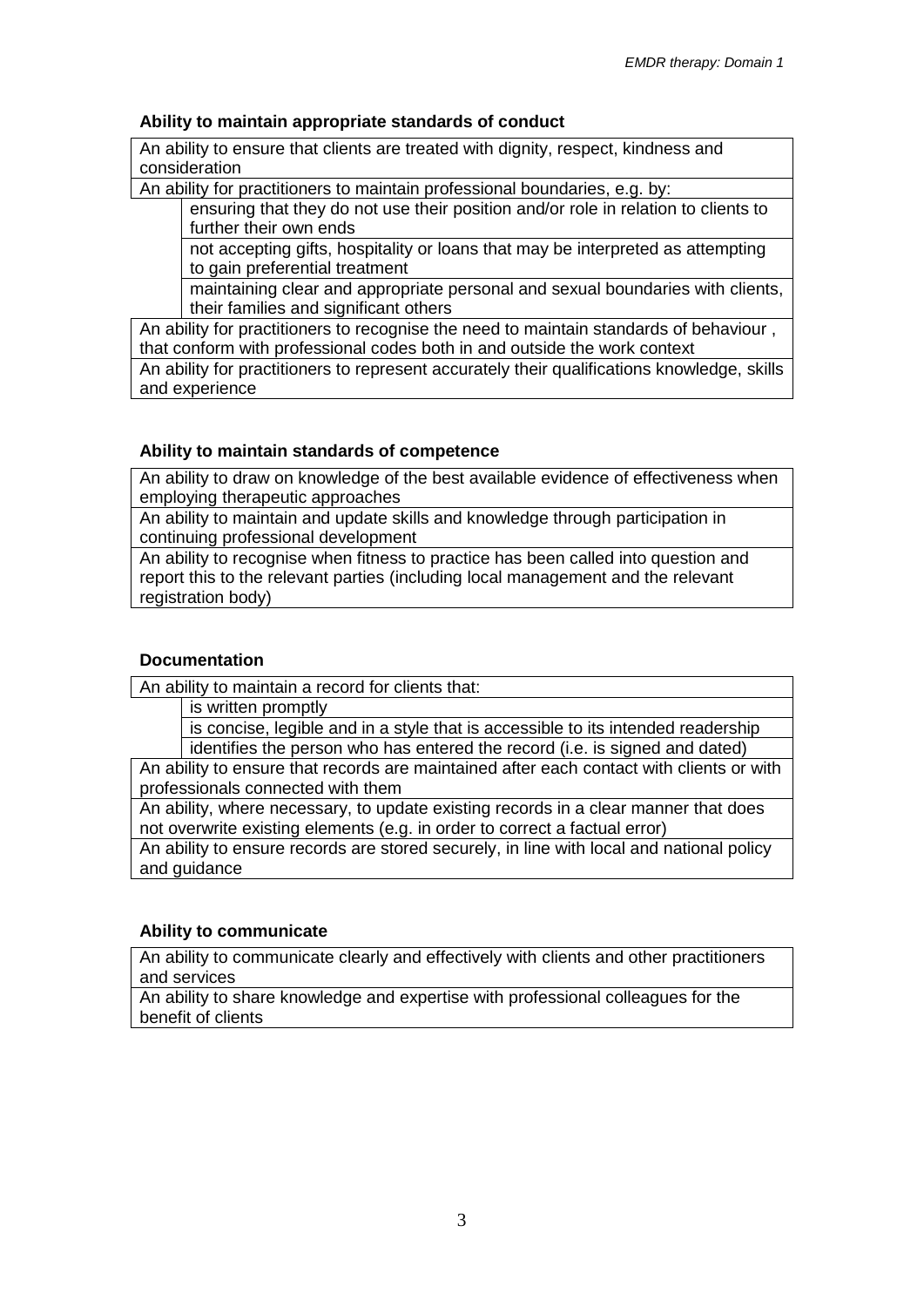# **Knowledge of, and ability to work with, issues of capacity, confidentiality and consent**

All professional codes relating to confidentiality make it clear that where there is evidence of imminent risk of serious harm to self or others, confidentiality can be breached and relevant professionals and family members/significant others informed.

Decisions about issues of confidentiality and consent may be influenced by judgments about the individual's capacity.

# **Knowledge of policies and legislation**

An ability to draw on knowledge of local and national policies on confidentiality and information sharing, both within and between teams or agencies An ability to draw on knowledge of the application of relevant legislation relating to legal capacity

#### **Knowledge of legal definitions of consent to an intervention**

An ability to draw on knowledge that valid legal consent to an intervention is composed of three elements:

the person must be capable of consenting (legally competent)

the consent must be given voluntarily

the person must be suitably informed

An ability to draw on knowledge that individuals have a right to withdraw or limit consent at any time

#### **Knowledge of capacity**

An ability to draw on knowledge relevant to the capacity of individuals to give consent to an intervention

An ability to draw on knowledge that relevant legislation on capacity applies to adults over the age of 16 who (because of mental health problems or an inability to communicate because of physical disability) may be deemed to lack capacity if they meet one or more of the following criteria, and are incapable of:

taking action, or

making decisions, or

communicating decisions, or

understanding decisions, or

retaining the memory of decisions

#### **Ability to gain informed consent to an intervention**

An ability to give clients the information they need to decide whether to proceed with an intervention, e.g.:

what the intervention involves

the potential benefits and risks of the proposed intervention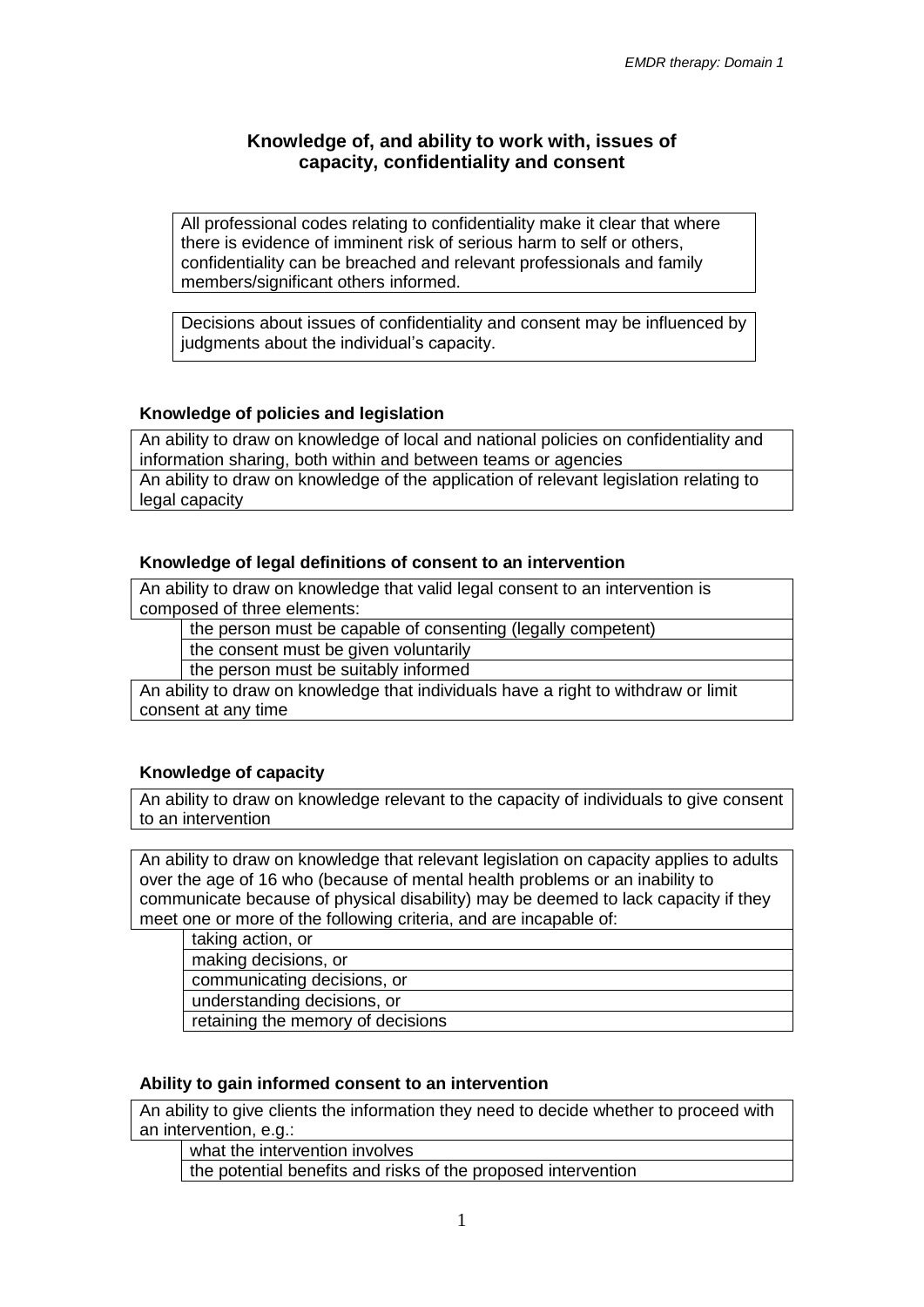what alternatives are available to them

An ability to use an interpreter where a client's first language is not that used by the practitioner and their language skills indicate that this is necessary

Where clients have a disability, an ability to ensure that information is provided in an accessible form (e.g. using an interpreter for a person who has a hearing impairment) An ability to invite, and to actively respond to, questions about the proposed intervention

An ability to address any concerns or fears over the proposed intervention

An ability to draw on knowledge that after consent has been granted, it is usual to revisit this issue when introducing specific aspects of an assessment or intervention

# **Ability to draw on knowledge of confidentiality**

An ability to draw on knowledge that a duty of confidentiality is owed:

to the person to whom the information relates

to any people who have provided relevant information on the understanding it is to be kept confidential

An ability to draw on knowledge that confidence is breached where the sharing of confidential information is not authorised by the person who provided it or to whom it relates

An ability to draw on knowledge that there is no breach of confidence if:

information was provided on the understanding that it would be shared with a limited range of people or for limited purposes, and information has been shared in accordance with that understanding

there is explicit consent to the sharing

#### **Sharing information to maintain safety**

An ability to draw on knowledge that it is appropriate to breach confidentiality when withholding information could:

place a client or others (e.g. family members, significant others, professionals, or a third party) at risk of significant harm

prejudice the prevention, detection or prosecution of a serious crime

lead to an unjustified delay in making enquiries about allegations of significant harm to others

An ability to judge when it is in the best interest of a client to disclose information, taking into account their wishes and views about sharing information, holding in mind:

that disclosure is appropriate if it prevents serious harm to a person who lacks capacity

the immediacy of any risk of suicide or self-harm (e.g. the degree of planning, the type of suicide method planned or already attempted, circumstances such as being alone, refusing treatment, or drinking heavily or being under the influence of drugs)

An ability to draw on knowledge that the duty of confidentiality does not preclude listening to the views of family members/significant others, or providing them with non-person specific information about managing a crisis or seeking support

An ability to judge when sharing information within and between agencies can help to manage suicide risk

An ability to discuss concerns about disclosure with colleagues (e.g. by discussing the case without revealing the person's identity)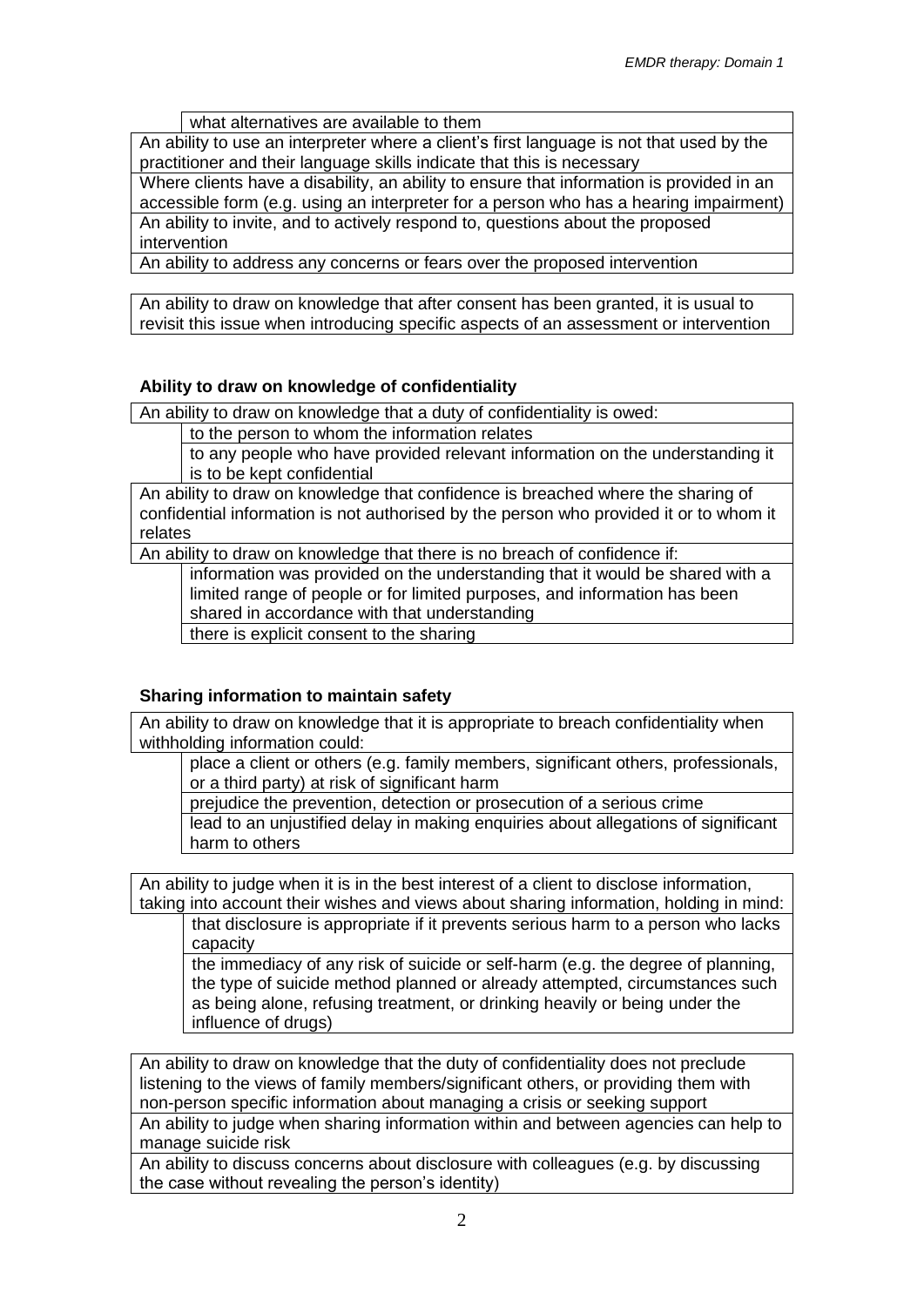#### **Ability to inform all relevant parties about issues of confidentiality and information sharing**

An ability to explain to all relevant parties (e.g. clients, significant others and other professionals) the limits of confidentiality and circumstances in which it may be breached (e.g. when an individual is considered to be at risk)

An ability to inform all relevant parties about local service policy on how information will be shared, and to seek their consent to these procedures (e.g. how information about the assessment and intervention will be shared with referrers)

An ability to revisit consent to share information if:

there is significant change in the way the information is to be used

there is a change in the relationship between the agency and the individual

there is a need for a referral to another agency who may provide further assessment or intervention

An ability to draw on knowledge that safeguarding needs usually take precedence over issues of consent and confidentiality

#### **Ability to assess the capacity to consent to information sharing**

An ability to gauge the individual's capacity to give consent by assessing whether they:

have a reasonable understanding of what information might be shared, the main reason(s) for sharing it and the implications of sharing or not sharing the information

appreciate and can consider the alternative courses of action open to them express a clear personal view on the matter (as distinct from repeating what someone else thinks they should do)

are reasonably consistent in their view on the matter (i.e. are not changing their mind frequently)

#### **Ability to share information appropriately and securely**

An ability to ensure that when decisions are made to share information the practitioner draws on knowledge of information sharing and guidance at national and local level, and:

shares it only with the person or people who need to know

ensures that it is necessary for the purposes for which it is being shared check that it is accurate and up-to-date

distinguishes fact from opinion

understand the limits of any consent given (especially if the information has been provided by a third party)

establishes whether the recipient intends to pass it on to other people, and ensure the recipient understands the limits of any consent that has been given ensures that the person to whom the information relates (or the person who provided the information) is informed that information is being shared, where it is safe to do so

An ability to ensure that information is shared in a secure way and in line with relevant local and national policies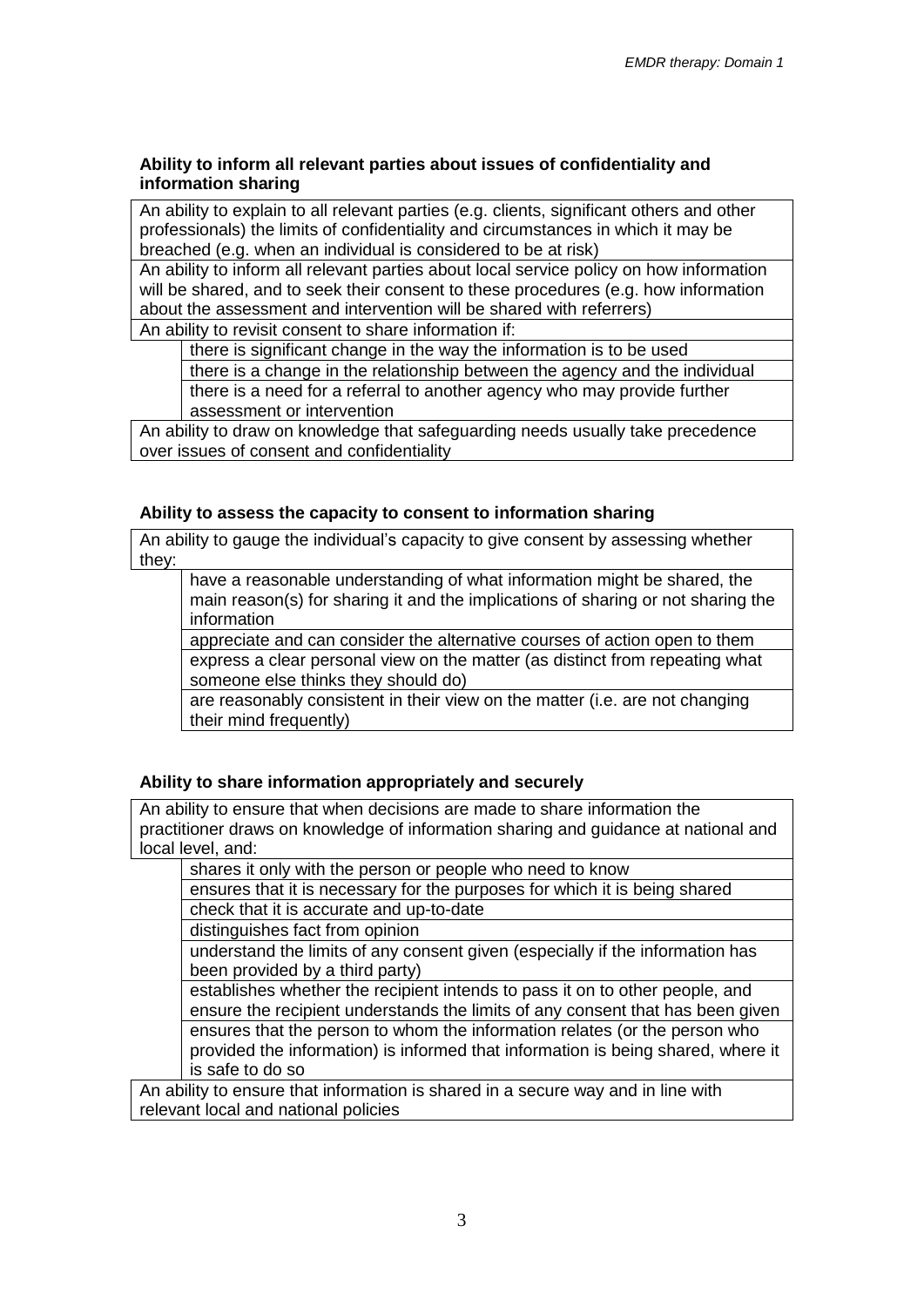# **Ability to work with difference**

There are many factors that need to be considered in the development of culturally competent practice, and finding a language that encompasses all of them is a challenge. For example, issues in relation to gender, disability or sexual orientation may vary across cultural groups. Nonetheless, the competences required to work in a culturally competent manner are similar, because they relate to the capacity to value diversity and maintain an active interest in understanding the ways in which people who use services may experience specific beliefs, practices and lifestyles, while considering any implications for the way in which an intervention is carried out.

There are, of course, many ways in which practitioners and the people they work with may vary in beliefs, practices and lifestyles. Some may not be immediately apparent, leading to their erroneous assumption that they do not exist. It is the individual's sense of the impact of specific beliefs, practices and lifestyles that is important (the meaning these have for them) rather than the factors themselves. Almost any encounter requires the practitioner to carefully consider potential issues relating to specific beliefs, practices and lifestyles, and their relevance to the intervention being offered.

Finally, it is worth bearing in mind that (because issues around specific beliefs, practices and lifestyles often relate to power imbalances and to inequalities) practitioners need to be able to reflect on the ways in which power dynamics play out, both in the context of the service they work in and when working with clients and their families/significant others.

#### **Stance**

An ability to draw on knowledge that when working with specific beliefs, practices and lifestyles, it is stigmatising and discriminatory attitudes and behaviours that are problematic rather than the beliefs, practices and lifestyles of clients, their significant others and families, and hence:

practitioners should equally value all people for their particular and unique constellation of characteristics and be aware of (and challenge) stigmatising and discriminatory attitudes and behaviours in themselves and others

there is no 'normative' state from which people and families may deviate, and hence no implication that a 'normative' state is preferred and other states problematic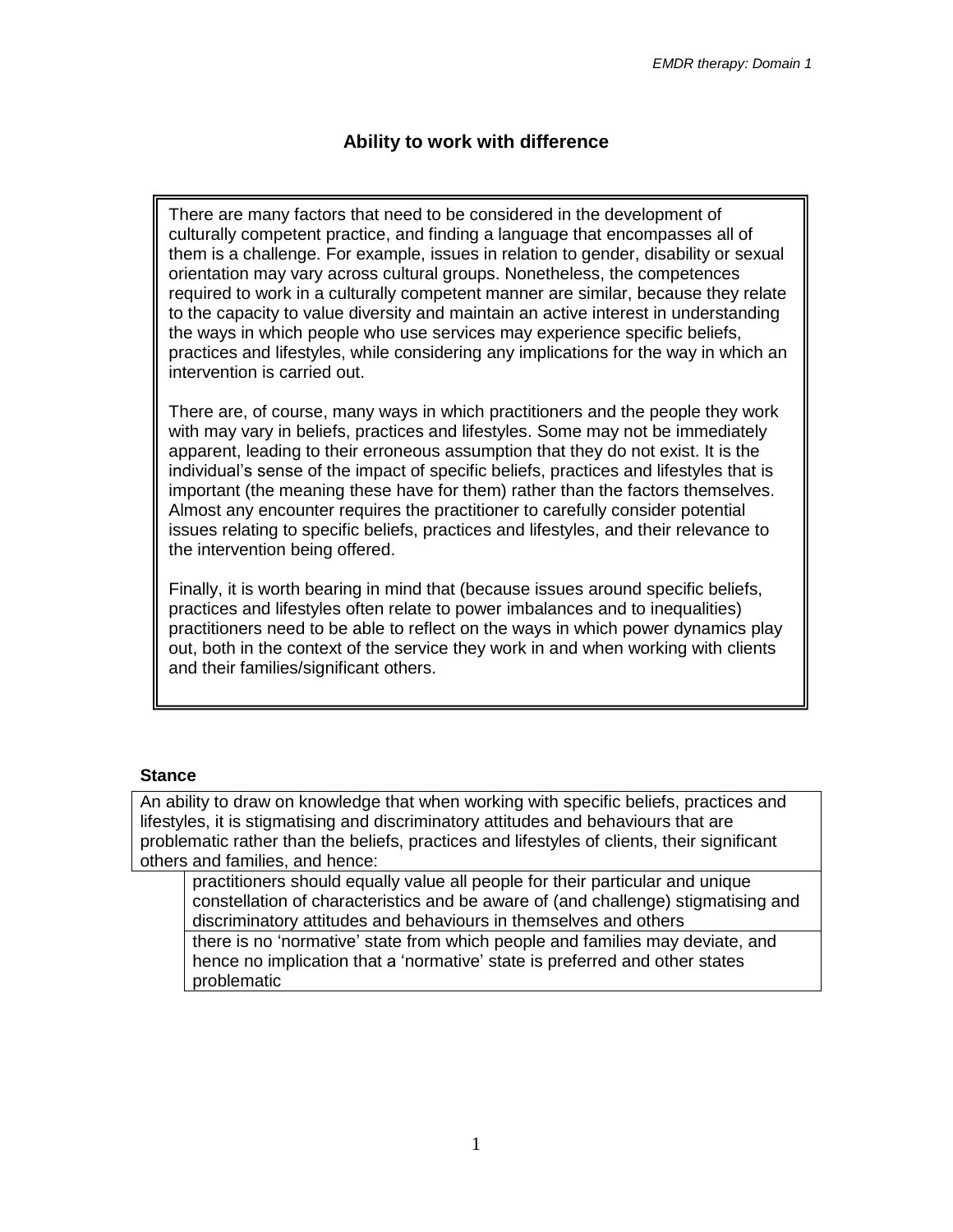#### **Knowledge of the significance for practice of specific beliefs, practices and lifestyles**

An ability to draw on knowledge that it is the individualised impact of background, lifestyle, beliefs or religious practices which is critical

An ability to draw on knowledge that the demographic groups included in discussion of 'different' beliefs, practices or lifestyles are usually those who are potentially subject to disadvantage and/or discrimination, and it is this potential for disadvantage that makes it important to focus on this area

An ability to draw on knowledge that users of services will often be a member of more than one 'group' (for example, a gay person from a minority ethnic community); as such the implications of combinations of lifestyle factors needs to be held in mind by practitioners

An ability to maintain an awareness of the potential significance for practice of social and cultural variation across a range of domains, but including:

|                                                                                                                                                                                   | ethnicity                                    |
|-----------------------------------------------------------------------------------------------------------------------------------------------------------------------------------|----------------------------------------------|
|                                                                                                                                                                                   | culture                                      |
|                                                                                                                                                                                   | gender, gender identity and gender diversity |
|                                                                                                                                                                                   | sexual orientation                           |
|                                                                                                                                                                                   | religion/belief                              |
|                                                                                                                                                                                   | socioeconomic deprivation                    |
|                                                                                                                                                                                   | class                                        |
|                                                                                                                                                                                   | age                                          |
|                                                                                                                                                                                   | disability                                   |
| For all people with whom the practitioner works, an ability to draw on knowledge of the<br>relevance and potential impact of social and cultural factors on the effectiveness and |                                              |

acceptability of an assessment or intervention

#### **Knowledge of social and cultural factors which may impact on access to the service**

An ability to draw on knowledge of cultural issues which commonly restrict or reduce access to interventions, e.g.:

language

marginalisation

mistrust of statutory services

lack of knowledge about how to access services

the range of cultural concepts, understanding and attitudes about mental health which affect views about help-seeking, treatment and care

stigma, shame and/or fear associated with mental health problems (which makes it likely that help-seeking is delayed until/unless problems become more severe) stigma or shame and/or fear associated with being diagnosed with a mental health disorder

preferences for gaining support via community contacts/contexts rather than through 'conventional' referral routes (e.g. their GP)

An ability to draw on knowledge of the potential impact of socioeconomic status on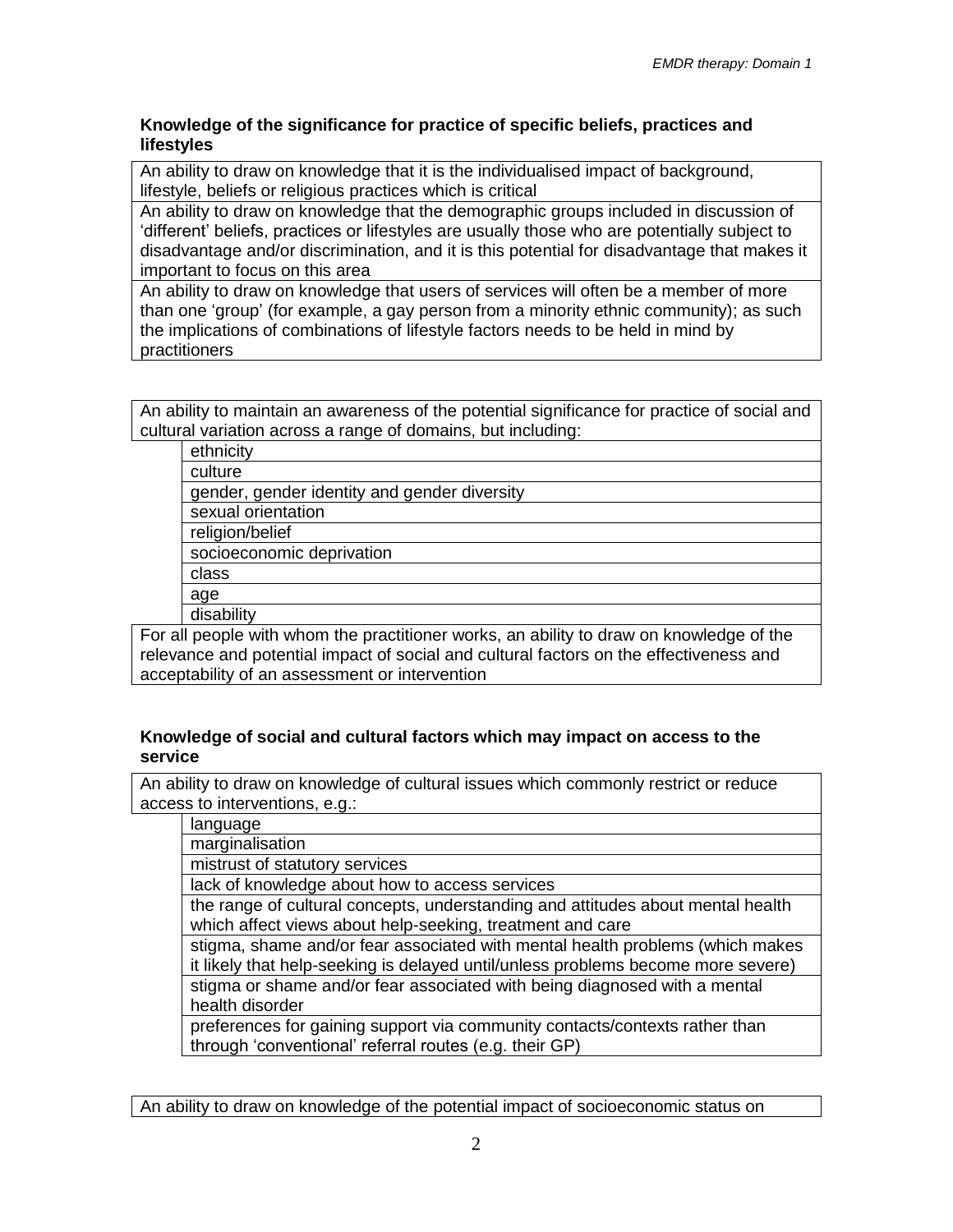access to resources and opportunities

An ability to draw on knowledge of the ways in which social inequalities impact on development and on mental health

An ability to draw on knowledge of the impact of factors such as socioeconomic disadvantage or disability on practical arrangements that impact on attendance and engagement (e.g. transport difficulties, poor health)

#### **Ability to communicate respect and valuing of clients, significant others and families**

Where people from a specific sociodemographic group are regularly seen within a service, an ability to draw on knowledge of relevant beliefs, practices and lifestyles An ability to identify protective factors that may be conferred by membership of a specific sociodemographic group (e.g. the additional support offered by an extended family) An ability to take an active interest in the social and cultural background of users of services, and therefore to demonstrate a willingness to learn about their socio/cultural perspective(s) and world view

#### **Ability to gain an understanding of the experience of specific beliefs, practices and lifestyles.**

An ability to work collaboratively with the users of services and their families/significant others to develop an understanding of their culture and world view, and the implications of any culturally specific customs or expectations for a therapeutic relationship and how problems are described and presented

an ability to apply this knowledge to identify and formulate problems, and intervene in a manner that is culturally sensitive, culturally consistent and relevant an ability to apply this knowledge in a manner that is sensitive to how clients interpret their own culture (and so recognises the risk of culture-related stereotyping)

An ability to take an active and explicit interest in the client's experience of the beliefs, practices and lifestyles pertinent to their community:

to help them to discuss and reflect on their experience

to identify whether and how this experience has shaped the development and maintenance of their presenting problems

to identify where they locate themselves if they 'straddle' cultures

An ability to discuss the ways in which individual and family relationships are represented in the client's culture (e.g. notions of the self, models of individuality and personal or collective responsibility), and to consider the implications for organisation and delivery of any interventions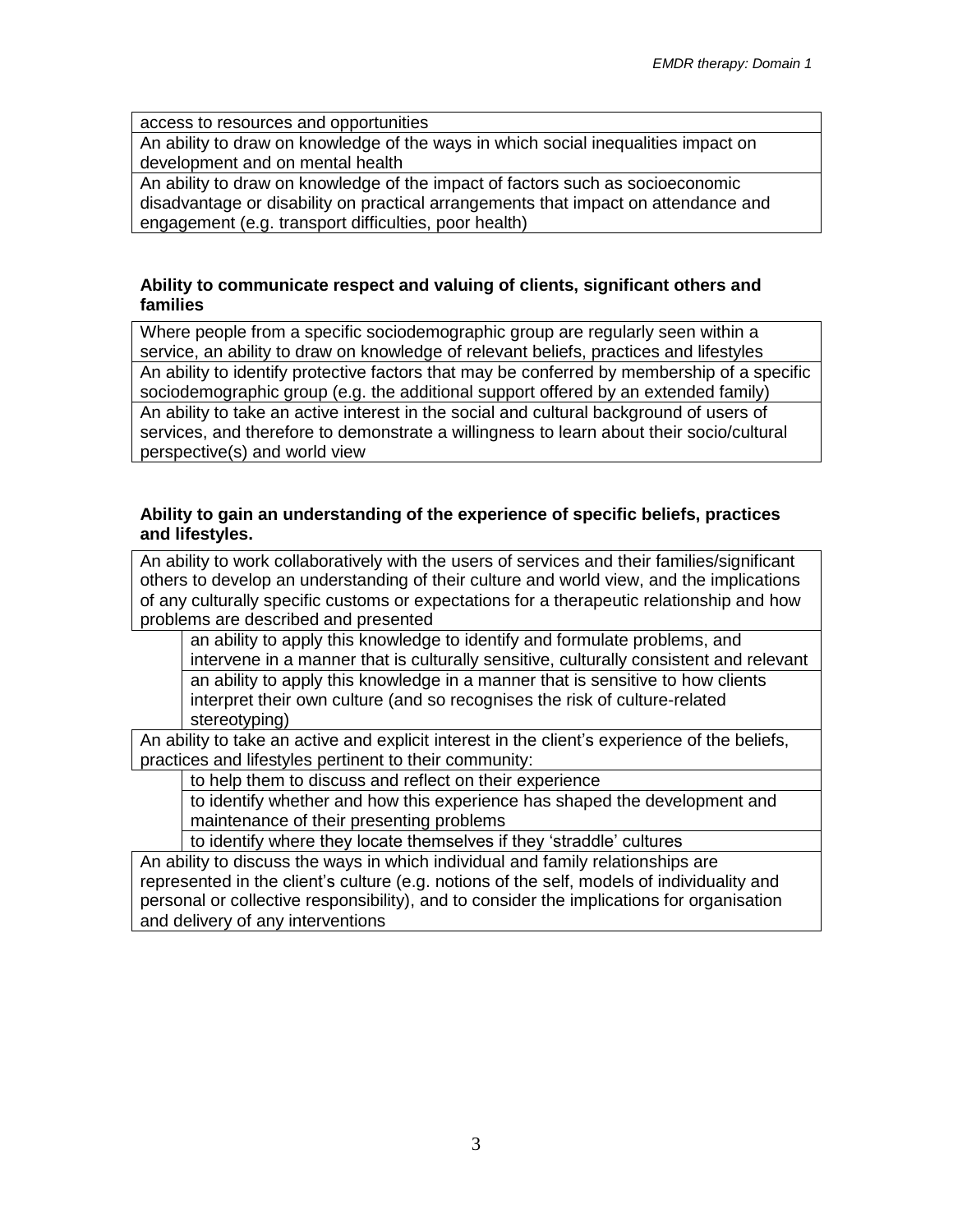# **Ability to adapt communication**

Where the practitioner does not share the same language as the client, an ability to identify appropriate strategies to ensure and enable their full participation in the assessment or intervention, and:

where an interpreter/advocate is employed, an ability to draw on knowledge of the strategies that need to be in place for an interpreter/advocate to work effectively and in the interests of the client

An ability to adapt communication with clients who have a disability (e.g. using communication aides or altering the language, pace and content of sessions)

# **Ability to employ and interpret standardised assessments and measures**

Where standardised assessments or measures are employed in a service, an ability to ensure that they are interpreted in a manner which takes into account the demographic membership of the client and their significant others, e.g.:

if the measure is not available in their first language, an ability to consider the implications of this when interpreting results

if a bespoke translation is attempted, an ability to crosscheck the translation to ensure that the meaning is not inadvertently changed

if standardised data (norms) is not available for the client's demographic group, an ability to explicitly reflect this in the interpretation of results

# **Ability to adapt psychological interventions**

An ability to draw on knowledge of the conceptual and empirical research base that informs thinking about the impact of social and cultural factors on the effectiveness of psychological interventions

Where there is evidence that specific beliefs, practices and lifestyles are likely to impact on the accessibility of an intervention, an ability to make appropriate adjustments to the intervention and/or the manner in which it is delivered, with the aim of maximising its potential benefit

An ability to draw on knowledge that culturally adapted treatments should be judiciously applied, and are warranted:

if evidence exists that a particular clinical problem encountered by a person is influenced by membership of a given community

if there is evidence that people from a given community respond poorly to certain evidence-based approaches

#### **Ability to demonstrate awareness of the effects of the practitioner's own background**

An ability for all practitioners to draw on an awareness of their own group membership and values, and how these may influence their perceptions of the client, their problem and the therapeutic relationship

An ability for the practitioner to reflect on power differences between themself and the client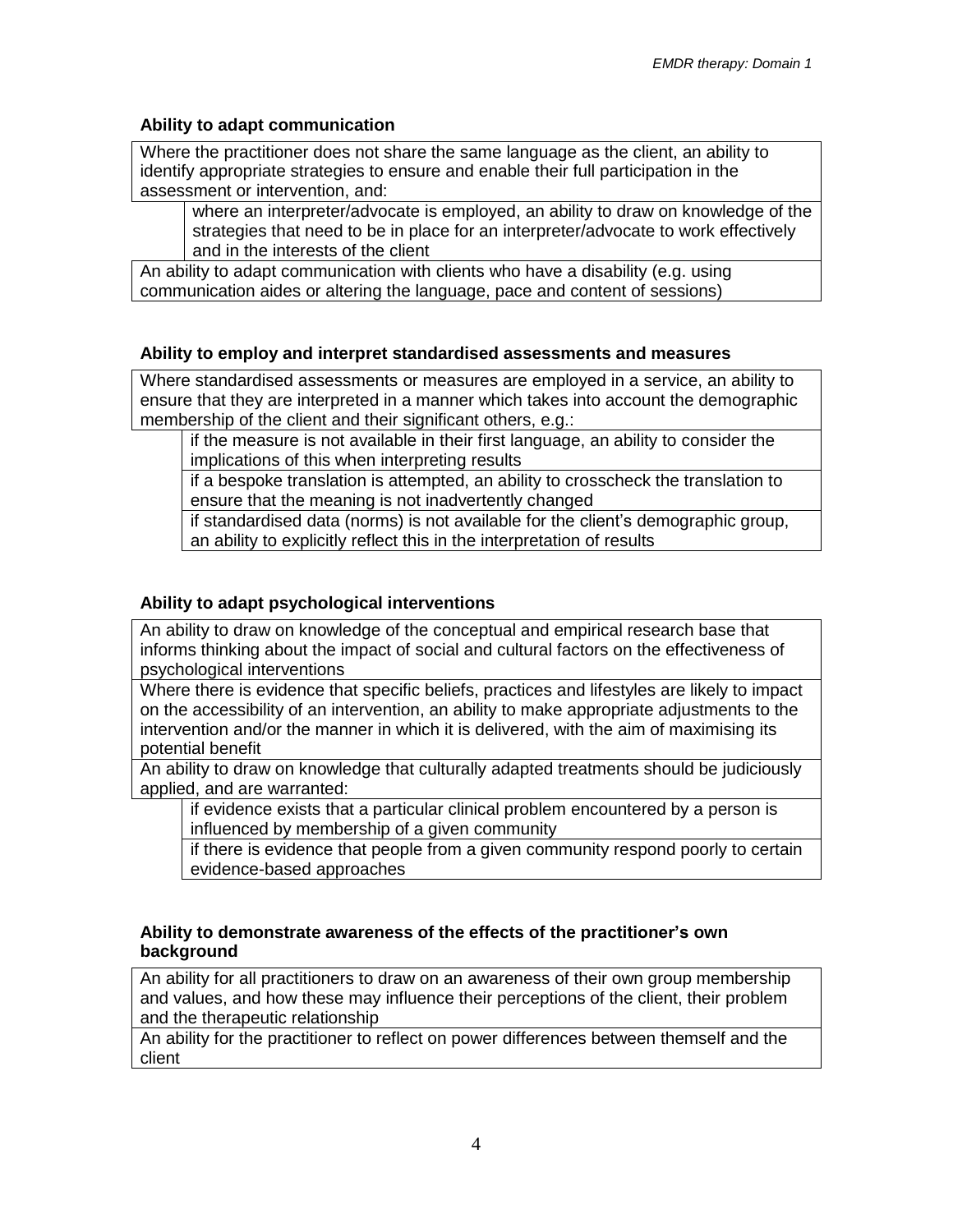#### **Ability to identify and to challenge inequality**

An ability to identify inequalities in access to services and take steps to overcome these, and:

an ability to consider how access to, and use of, services may need to be facilitated for clients with whom the practitioner is working (e.g. home visiting, flexible working, linking families with community resources)

where it is within the remit/role of the practitioner, an ability to identify groups whose needs are not being met by current service design/procedures, to identify potential reasons for this, and to identify and implement potential solutions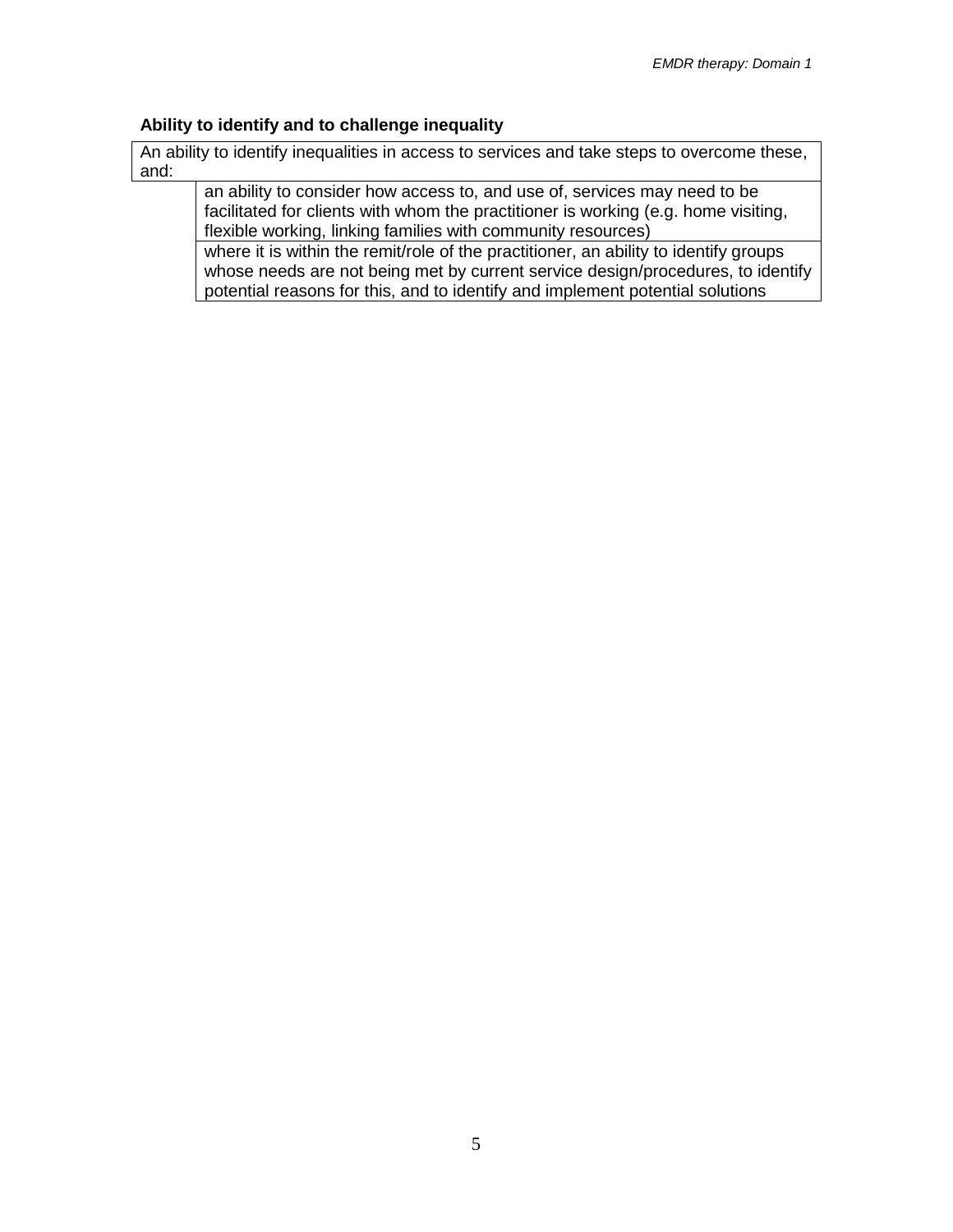# **Ability to make use of supervision**

Supervision is understood differently in different settings. Here, supervision is defined as an activity that gives practitioners the opportunity to review and reflect on their clinical work. This includes talking about areas which are experienced as difficult or distressing for the practitioner.

This definition distinguishes supervision from line management or case management.

Supervisors should be more senior practitioners with sufficient training in, and experience of, EMDR.

An ability to hold in mind that a primary purpose of supervision and learning is to enhance the quality of the treatment received by users of services

#### **Ability to work collaboratively with the supervisor**

An ability to work with the supervisor in order to generate an explicit agreement about the parameters of supervision (e.g. setting an agenda, being clear about the respective roles of supervisor and supervisee, the goals of supervision and any contracts which specify these factors)

An ability to help the supervisor be aware of your current state of competence and your training needs

An ability to present an honest and open account of the work being undertaken

An ability to discuss work with the supervisor as an active and engaged participant, without becoming passive, avoidant, defensive or aggressive

An ability to present material to the supervisor in a focused manner, selecting (and so concentrating on) the most important and relevant issues

# **Capacity for self-appraisal and reflection**

An ability to reflect on the supervisor's feedback and to apply these reflections in future work

An ability to be open and realistic about your capabilities and to share this selfappraisal with the supervisor

An ability to use feedback from the supervisor in order to further develop the capacity for accurate self-appraisal

#### **Capacity for active learning**

An ability to act on suggestions for relevant reading made by the supervisor, and to incorporate this material into practice

An ability to take the initiative in learning, by identifying relevant papers or books based on (but independent of) supervisor suggestions, and to incorporate this material into practice